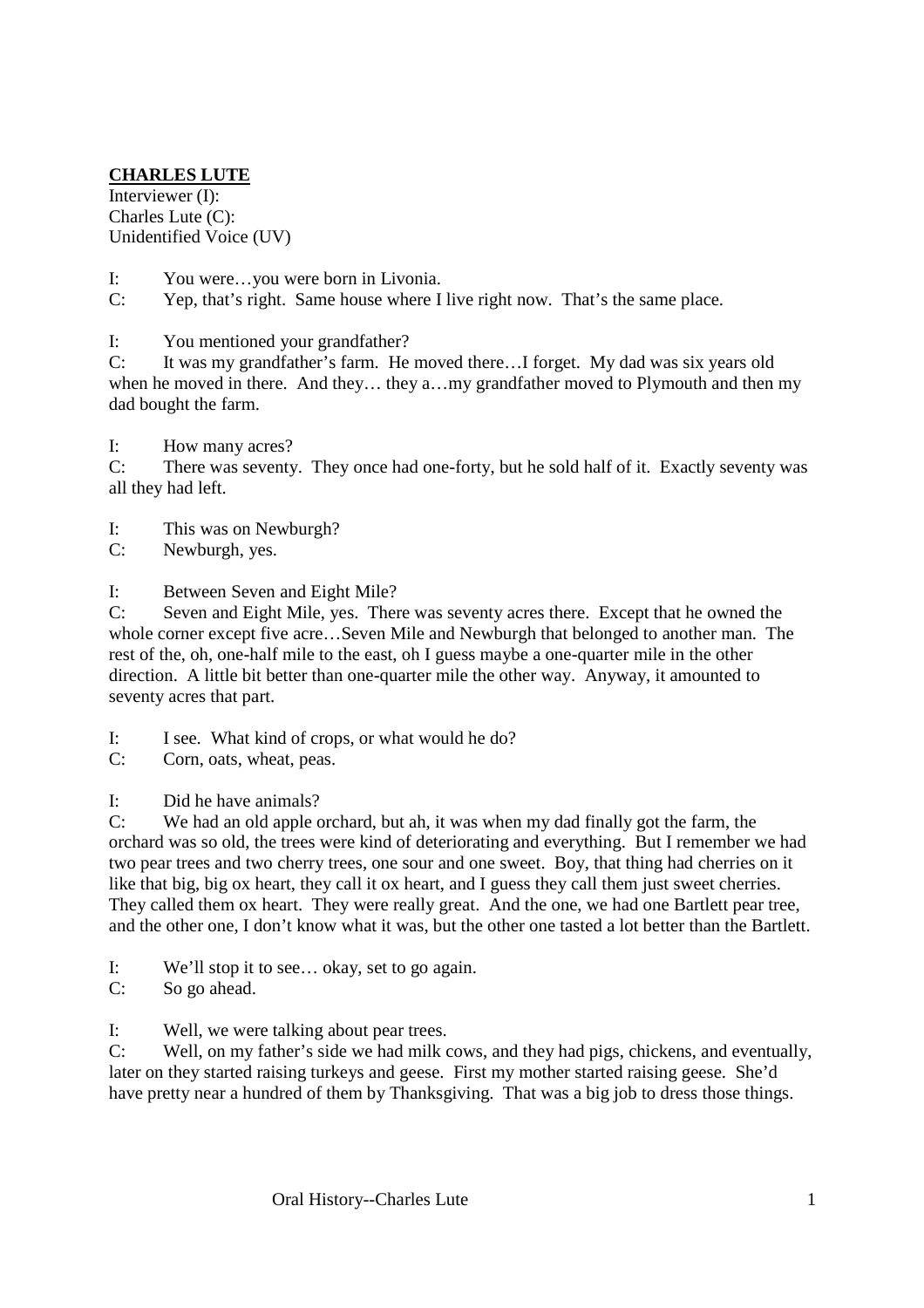I: Did she sell them?

C: Oh yeah, we took them to Eastern Market, all dressed, and ah, they brought pretty good money down there. That was the biggest job dressing those things, so many of them fine feathers. If you ever plucked a goose, you know what it is. They got that down. That stuff is just as hard to get off it. We used to take and singe the thing a little it to take off some of real fine stuff. Hold them over a fire, and just burn the stuff off; otherwise they'd look kind of fuzzy sometimes.

I: There was no market for the down, at that time?

C: My grandmother used to sort that stuff. We used to pick them and all the west feathers would fall in a tub and my grandmother used to go through after a while and sort, used to take them out and sort them. She'd take the fine feathers out and throw like the wings and the heavy feather, stuff like that, and throw it all away, they'd make pillows out of them.

I: Just for your own use, or would she see…?

C: No, just for ours. And then they had them feather ticks you cover up with. That was the warmest thing there was. It was like down almost. Down-filled like they had down-filled pillows. They're so expensive. Back then they didn't cost so much. We had the free feathers.

I: Now, you mentioned dairy. Would you sell the milk?

C: Oh yeah, the milk went to a dairy.

I: Close by here?

C: Yeah, it went to Farmington for a long time. The Warner Dairy in Farmington bought the milk for a long time. And there were several other places that they sold to later on. Warner Dairy used to have to haul it down to Seven Mile and Newburgh. They had a little stand there. Used to take one horse and a little wagon and carry and take the milk down there…like a little shed like, set there and a truck would come along and pick it up from four or five different farmers. They'd pick the milk up there. They didn't come to individual farms. They'd just haul it down there.

I: In a wagon or a car?

C: A wagon. Horse and wagon. They had what they called a milk wagon, a little small wagon with narrow wheels on kind of high so you wouldn't have to raise and lift the milk up so high cause the shed was level with the truck. In them days the old trucks were pretty high. They were rubber-tired ones for one thing.

- I: How many cows would you be milking?
- C: Anywheres from twelve, fifteen, something like that.

I: And all by hand?

C: All by hand, yeah. I remember one time my dad, somebody talked him into milking three times a day. They'd get a lot more milk. Boy that was terrible. Three times a day you had to milk them cows. We finally got sick of that. We went back to twice a day, and that was a lot better. Not so much work anyway. Yeah, that's morning, noon and night. I remember that real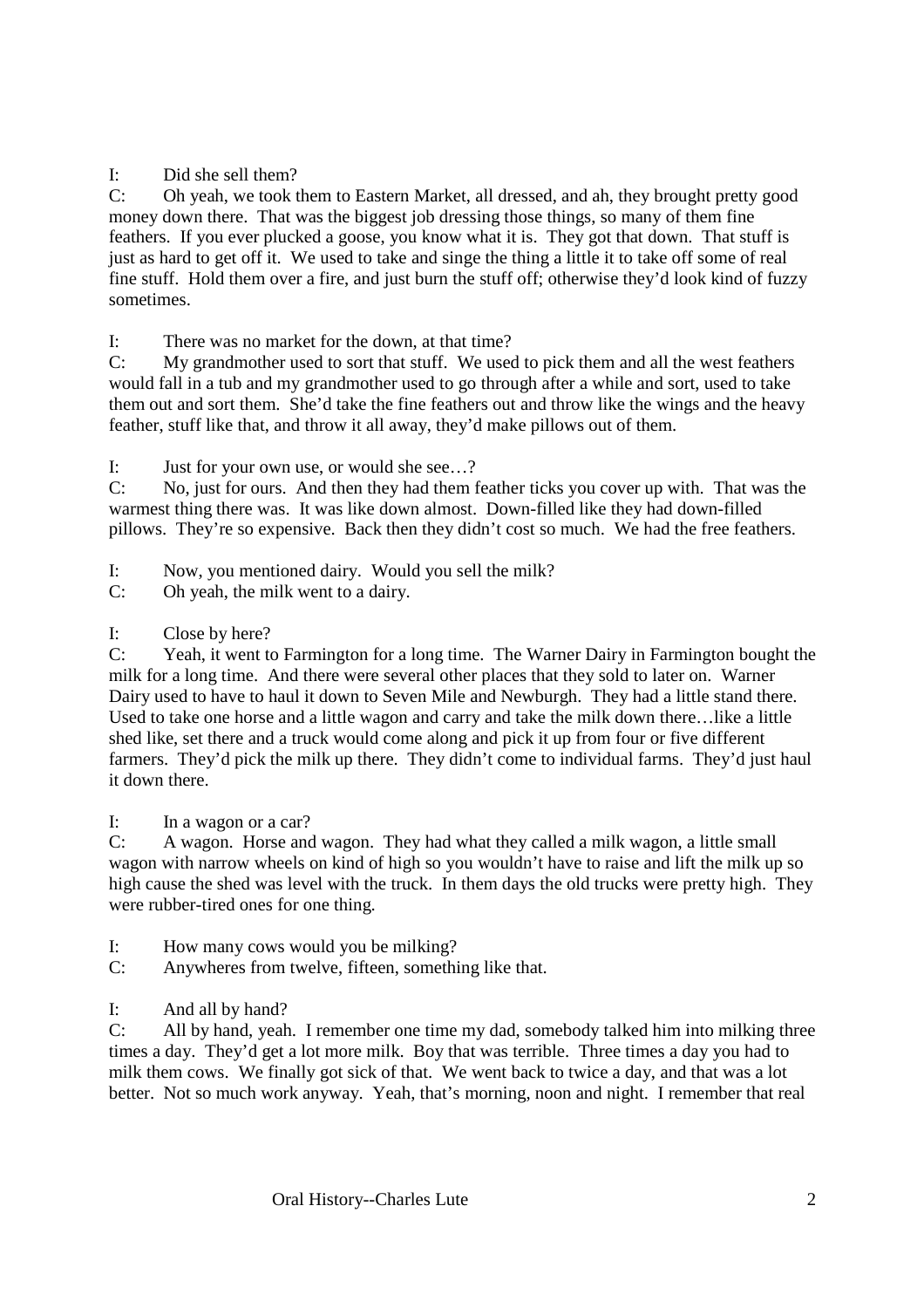well. Then we finally got milking machines. That was a lot better. Then you always had some of them cows that didn't hold still for them milkers either. They'd kick those things off.

I: Now, is the barn still there?

C: No, it burned down in 19… you see, he sold the farm in 1926 or 1927, to a group of men here in Northville. Some of the businessmen here in Northville, I think Lapham was one, and, I forget, Langfield I think. Anyway, they go bought the farm. There was nine of them. They kept it 'til the crash came, in '29, and I guess for a year later, after that they came back and said we don't want the farm no more. We can't pay for it. In the meantime, they rented to him, in the middle of the summer, all the buildings caught on fire. And everything burnt down, nine buildings.

#### I: Nine?

C: The barn, forty by eighty, silo, there was a big wagon shed, there was a pig pen, there was a corn crib, a two car garage, and a chicken coop, and a couple of other little buildings. The whole business went, all at once. And that house I live in, it even, the... got so hot on the east side, it blew the glass right out of the windows, and the trim inside there caught on fire, but they managed to save the house. They kept pouring water on it, and it had a wood shingle roof on it. That stuff you know, wood shingles burn very good. Anyway, in the meantime, after he sold it, he reserved five acres, or three acres of the farm, and build a house, next door. So now, when we got the farm back, didn't have no money. It all went into the house. Expecting these payments coming in like a lot of people do now a days, they sell something, they expect the payments keep coming up, well they just quit, so then he had to go back to farming again. And we started farming, you talk about starting on a shoestring, we did. But, ah, eventually after a few years he got back on his feet and things went along pretty good. He was a good farmer.

I: Now, where would you have gone to school?

C: Grade school, in fact I just…we were down to visit some people the other day, and she showed me a picture of that grade school.

I: Now, where was that located?

C: Newburgh and Six Mile. That was the old grade school. The red brick school house. I walked to school there for eight years. Started the first grade and ended up in the eighth grade. Never missed a grade for some reason or another.

I: Did they have kindergarten in those days?

C: No, no. You started in the first grade. And we had one teacher. That's all. She taught all eight grades.

I: About how many students were there?

C: Oh, I'd say between thirty-five and forty-five, something like that. It depends, you know.

I: Big school.

C: We had some… When I first started there were some older boys, some of them fifteen, sixteen years old. Them days, school wasn't important. If they needed you home, like my cousin digging potatoes in the fall, they'd stay home for two or three weeks. Stay home and pick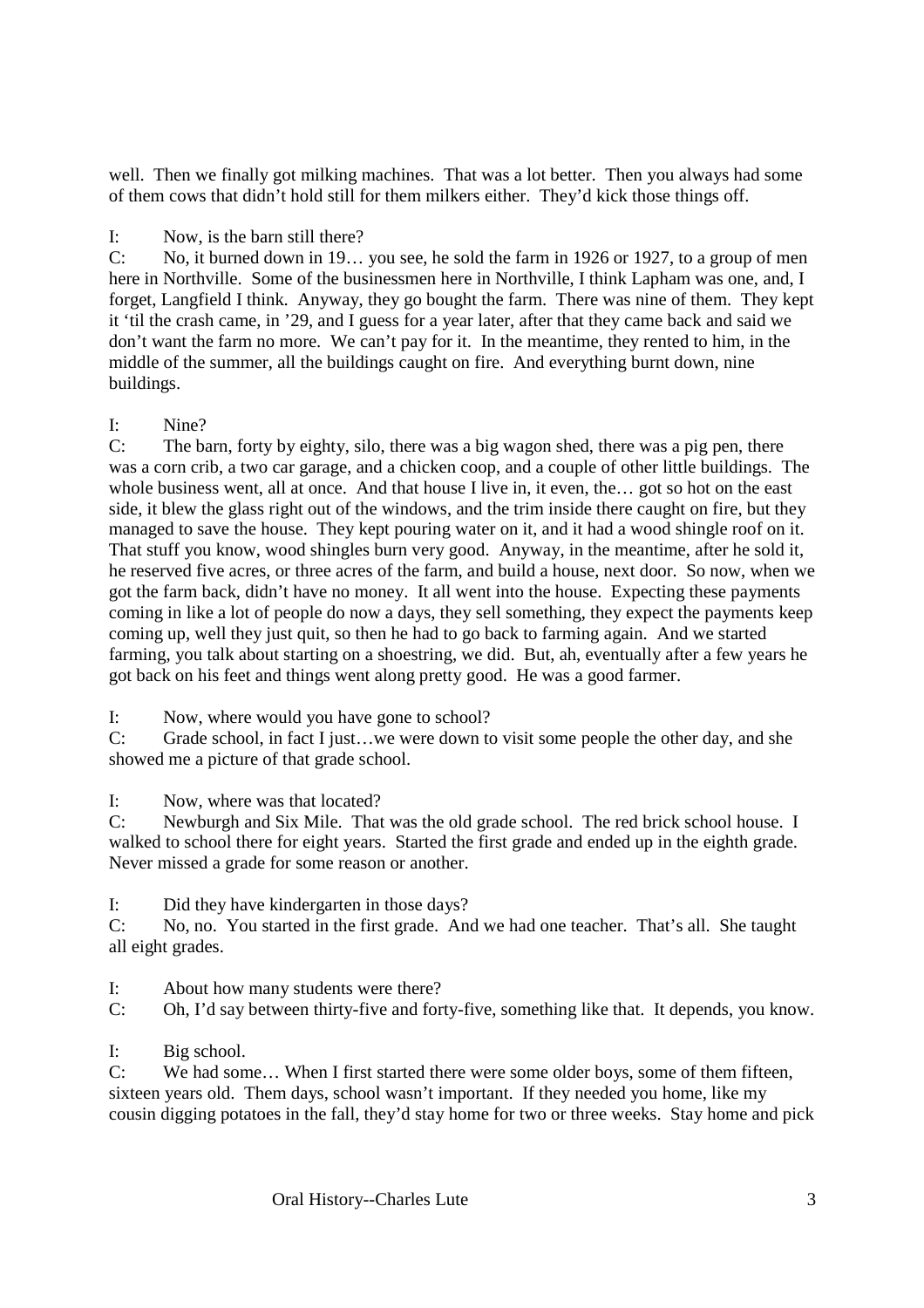up potatoes, the kids. 'Ya know it didn't seem to bother the kids a bit. They liked to stay home. In fact, I think I did too. But we stayed at home and helped around the farm. When I finished the eighth grade, I started the first year at Northville, but I went about I guess two thirds of the way through it, and that's when he got the farm back, and they needed me home so I quit. I quit school, stayed at home and worked on the farm. I stayed there until I was about twenty years old I guess.

I: How would you get into school, when you were in the ninth grade?

C: There was a bus. I don't remember if that was Biddle's Bus Line then or not. But that bus line… I think there was a bus.

I: It just ran on Seven Mile?

C: It went from Seven Mile Road, a route from Grand River and Seven to Northville and back.

I: I know I used to take it to school.

C: Yeah, a fellow by the name of Biddle owned that. He had that bus station at the corner of… I can't think what that street is. It's where Charlie's restaurant is now. That's where his bus station was. And then he expanded little bit more. He started going to Plymouth and Walled Lake I think too. But eventually it just kind of deteriorated. The buses fell apart and he just kinda quit.

I: What do you remember about coming into school in Northville when you were in high school?

C: Well, not really a lot. I know I never brought my lunch. I had one of these cards for a restaurant; go down to the restaurant for lunch…punch the card out for whatever you eat on that thing. I think it cost \$10 for the card. It lasted for, I don't know, three or four weeks.

I: I used to go down to the drugstore and get a hot sandwich. It was delicious, and I think of the calories that were in that.

C: The earliest way I got to Northville was on the streetcar, when they had the old streetcar running on Eight Mile Road.

I: On Eight Mile?

C: Yep. There was a place on the corner of Eight Mile and Newburgh that they called Power Station. It was named after, I think, after one of the big farmers in there. In fact, at one time, Newburgh was called Powers Road. That was… that's a long, long time ago.

I: It was named after some family?

C: Yes, some family there that owned a farm up there. I don't remember where the farm was. Anyway, we'd have to walk three quarters of a mile up to Power Station, get on the streetcar, and take it to Northville, and if you only need an item or two, you could run quick in the store, and get back out before… he sat around for about ten minutes. He'd come right up town to Center Street, and right in the middle of Center Street they had that old bandstand there. You've probably seen picture of it.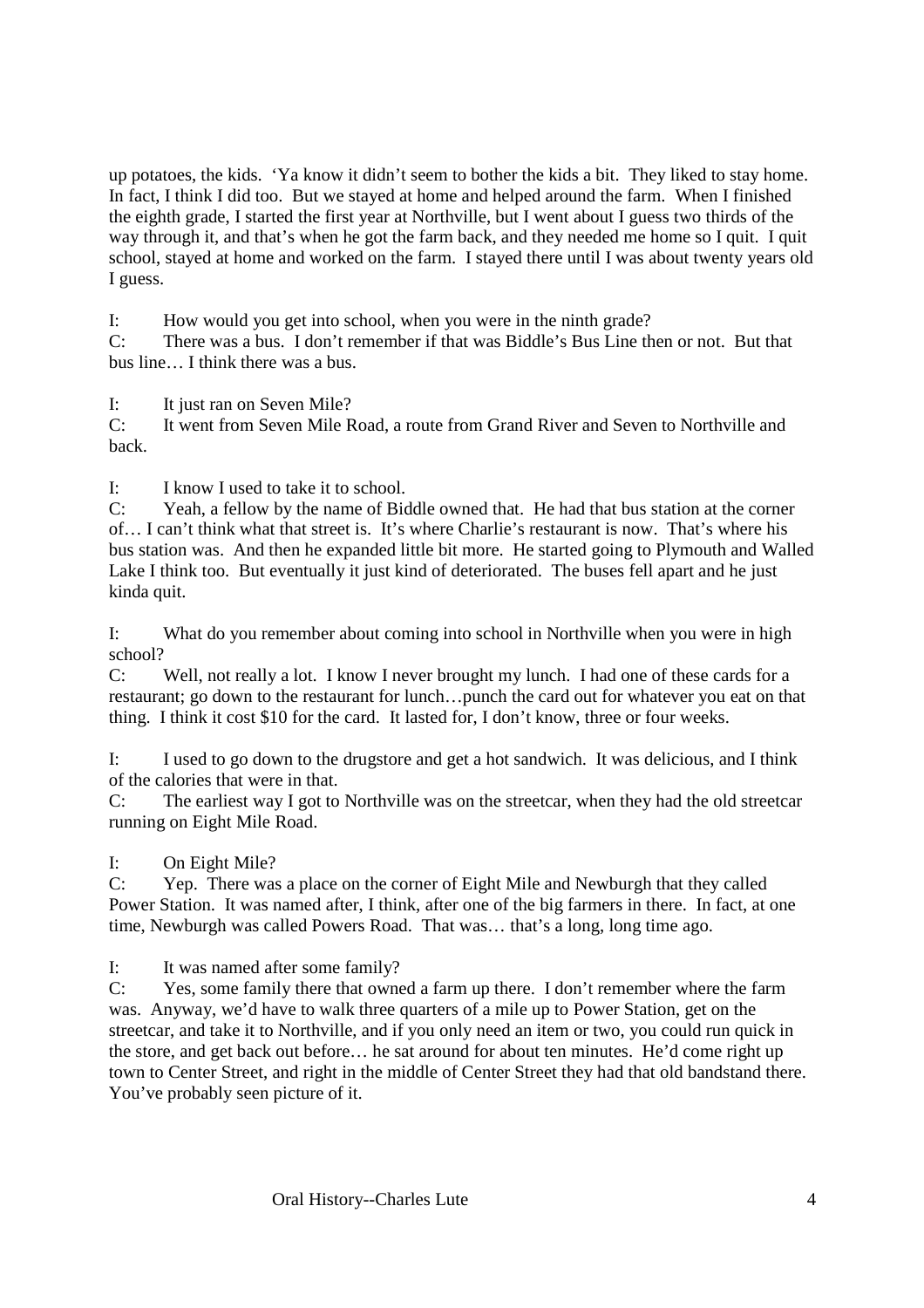I: Yes.

C: The streetcar would come right up to that bandstand, and he'd stop there and everybody would get out and you'd go to the store and if you got back quick enough you could ride back.

Unidentified voice: In fact before he was born his dad used to come and get some ice cream and bring it back for his mother.

C: I can remember we went… My grandmother, she was, I don't know how old she was then, but I was about maybe six years old, we went to the Northville Fair. And on the way back she forgot to tell the conductor where we wanted to get off at. We went sailing past Power Station. I think we got down about one-half mile before she came to and told him where we wanted to get off at. Yeah, my grandmother, yeah. We had to walk all the way back down Eight Mile Road to Newburgh, and then down Newburgh, because we didn't tell the conductor where we wanted to get off.

I: Northville then was your closest town?

C: That was the only town. We very seldom went to Farmington. And Plymouth was too far. When we first came to Northville, we used to come with the horse and wagon, out to the old grist mill where the Historical Society is right now, that old mill there. Well then a few years later, Yerkes built that new modern mill over there. Boy that was really something, that one there. Had electric grinders, all that in there. You could get through there in, oh, a quarter of the time you did when the old mill was there.

I: You'd bring grain in to be ground?

C: Yep. Ground up for the cattle and the pigs.

I: Would it take very long? Tell me about that.

C: It took quite a while the old grist mill was, yeah… they had the stones they ground it with, yet, and I think, the water wheel. It was too far back for me to really remember, but I do know that we came up there with a team and wagon, and used to set these sacks off on the platform, and they'd take them inside and grind them. It'd take a while but when they got over in the new one over there, why they'd just set them off and he just pour them down on that thing and fifteen minutes later you were on your way. Yeah, it was a lot different. It was a modern mill at that time.

I: Did you come into town for like church or other activities – you mentioned the fair? C: Yeah, the Fair – that was a real deal, boy.

I: Tell me about that.

C: Well, it was like the Fair they have now a days. They had a midway. They had a lot of cattle and animals of every kind. And they always had the horse races – the old grandstand was there. I guess they had horse races there as long as I can remember, but, ah, DeHoCo had a big herd of Holsteins. They used to bring their prize cattle down there. And the Wayne County Training School had their Holsteins. They had, you know, all them retarded boys out there. They each one had--or two of them--would have one cow. They'd brush that cow, boy, until that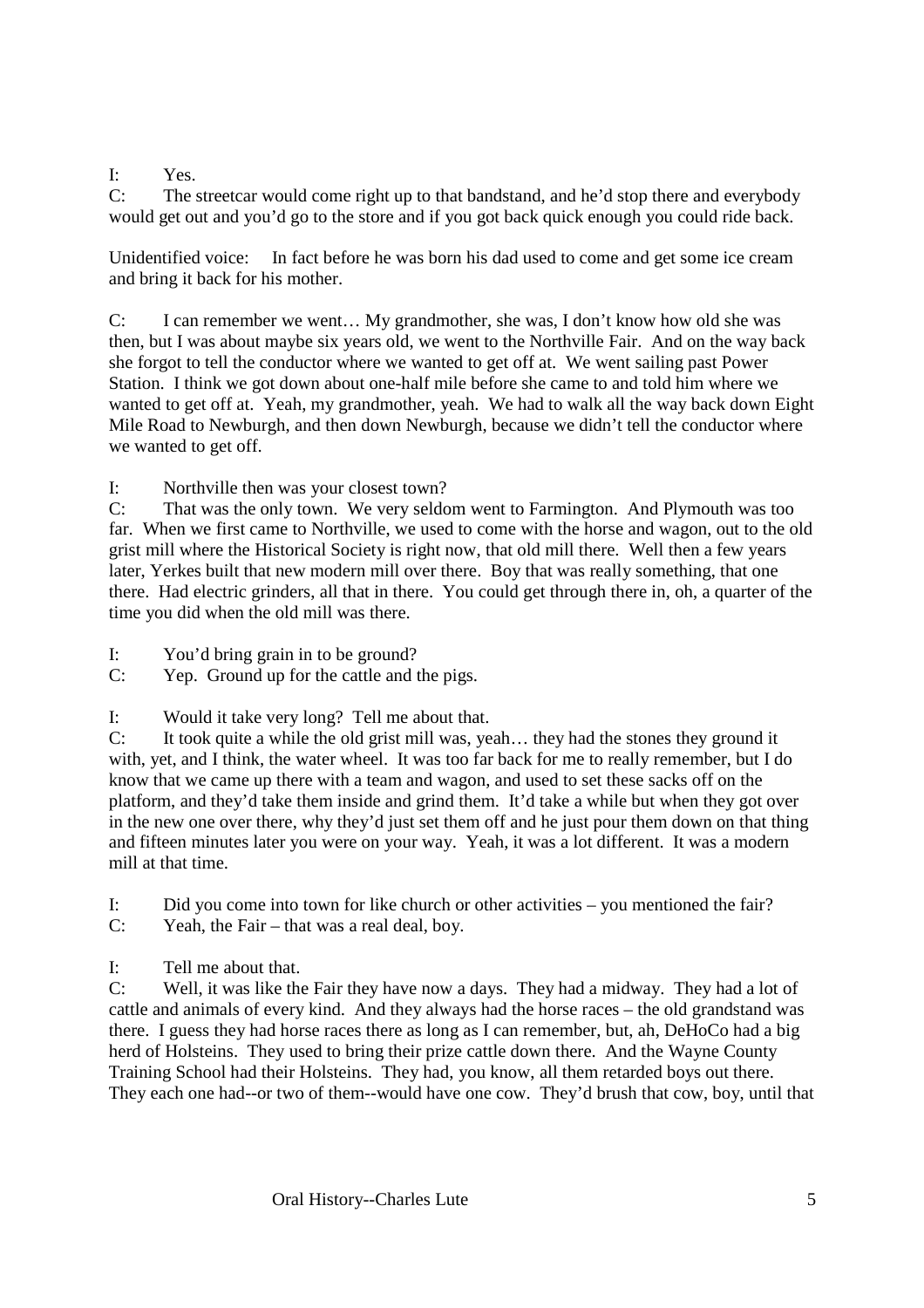thing just shined. They'd really look after those things. You know the kids, they just loved those animals.

I: I didn't realize they had a farm there.

C: Oh yeah, yeah they did. Yeah, it was a big farm. Yeah, it was. And then, of course, the Grennan farm, they had the Jerseys.

I: And where would be the Grennan Farm?

C: That was where Farm Crest was. That was when Phil Grennan owned the place, and he had horses – riding horses, and he had the Jersey cattle. In fact, our Chief of Police, Joe Denton, he looked after that farm a long time. They started out with a farm there just west of our place. The Booth farm was there, where the expressway goes through there now. It was their farm there at one time. He run that farm there for a long time. Then he went along with Grennan, and he was there quite a long time with him. I can still see him leading that big Jersey bull. The last day of the Fair we always had a parade, and I can still see him with that big Jersey bull. He had a staff and a ring in his nose, and he'd lead him down through the parade. He was mean, that bull was mean. In fact, he almost killed Joe once. I don't know if it was the same one or not, but he got him down and almost killed him.

 But there was a lot of things at that Fair. Some years it would rain, and I can remember one year it rained so hard, everybody wore hip boots practically in that place, it was so muddy. It was terrible.

I: Did they put up tents, or did they … where did they have the cattle?

C: Oh yeah, they put tents up. They had tents up. And the cattle were in – they had cattle barns, and the side—remember--the sides were wood, and they'd just drape this tent over the top, then they had the Fair. Otherwise, they took the canvas down so it wouldn't rot over the, you know, period of a year. And they had the midway; they had rides there; and bingo, they always had bingo. That was a going concern. My mother used to play that all the time. I remember that. She used to win quite a few of those blankets. Her and a lady friend of hers, they used to go up there and play all the time. They'd sit there two or three hours sometimes and they could play.

I: Well, that was probably one of the big events of the year.

C: Oh, it was, yeah, it was you know. And some of the dealers brought in farm machinery; this, that and the other. It was really just an old country fair, that's what it was. And they used to have some acts in front of the grandstand too. They had trapeze artists, tumblers, all kind of stuff like that. Always had some things like that. It was great; kids really thought it was really great to go there.

- UV: There wasn't much excitement in their lives.
- C: They always had cotton candy, and apples dipped in caramel.
- I: I know you worked at Miller's?
- C: Yeah, for about five years I think I was there.
- I: What do you remember about the agency?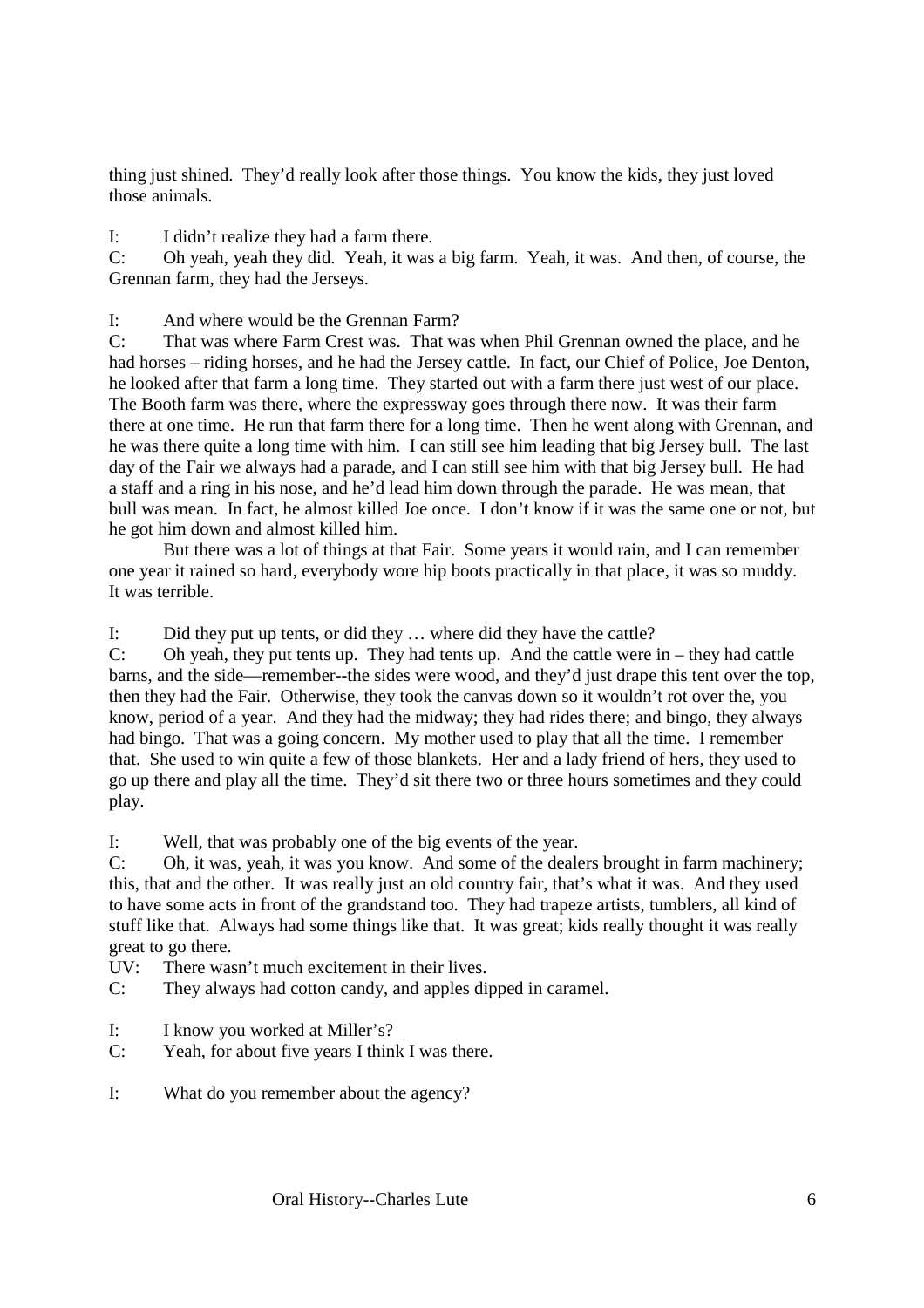C: Well, I started working for him a little bit, part-time, when he was up on Randolph Street yet. Then he built this garage down there on Hutton Street. And first he had, well; it was only half as big. And then for – I forgot when it was – he got the Dodge agency. Then he put this big addition on there, and a showroom. I worked mostly on motors, and then I worked on the frame machine for a long time, straightening frames of these cars that were in wrecks, things like that. And line up the front ends on them, things like that.

I: Were you always interested in machinery?

C: Always. Always. In fact, I now have about 55 old gasoline engines – the flywheel engines – what they used to call the "hit and miss". In fact, did you see them at the Fourth of July up there?

I: Oh, I wasn't in town.

C: Oh, wasn't you?

I: But one of the ladies was saying about that…

C: It was the second year I was up there. I forgot what the man was who called me. What was his name now? I can't say it right now. He was in charge of everything. Oh, I can't say the man's name. I know it too.

I: Engine Club you're into, or …?

C: Early Engine Club. They're located in Greenfield Village. In fact, Greenfield Village is pretty nice, you know. They gave them a place to meet down there, Lovett Hall, year round, and then, once a year – they got the train down there, you know, the steam train – and everybody that comes in that day, or that night, can ride the train down there about three or four times around and get to ride the carousel all you want too. They have a beautiful carousel down there. Just the members, you know, or you can bring a friend with you. And they used to take us in the museum, in the machinery part, and all those old steam engines are hooked up with compressed air, and they used to run them for us. But when that man got killed here this summer, I understand that's the end of the showing of the engines running anymore. That was just before our engine show down there too, because they stopped for a minute at noon twice two days in a row as a tribute to him.

I: Now, in your engine club, you share – what do you do?

C: Well, we just – we take the engines - - we have a meeting down there and they usually have – oh, they bring in some models and things like that for the fellows to look at, and they usually have some type of film, or some interesting thing – old time, back when the early engines, when they were made – the steam engines, early caterpillar tractors, things like that. Always something different they show. It's quite interesting. Last time we was down there we had a food expert telling us – all these guys my age – a lot like this here, a lot of them. Anyway, this lady came in there – she was a dietician – and she was telling us what we should eat and what we shouldn't eat. When we got all through, these guys said I can't pay much attention to her. I'd starve to death on what she'd tell us to eat. It wouldn't be too great.

I: Well, you probably saw the old steam engine with the thrashers and things.

C: Oh yeah.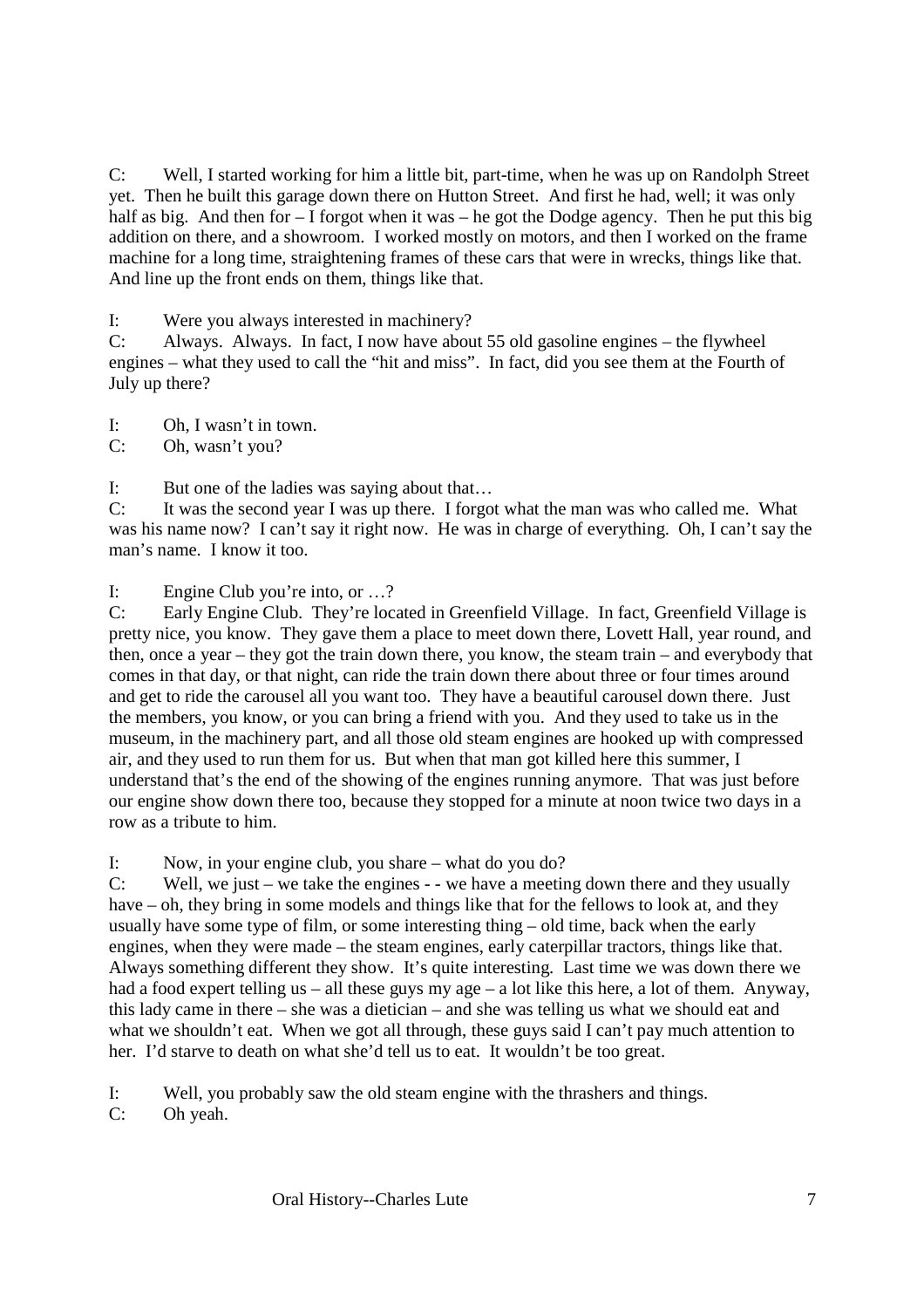# I: You ran them?<br>C: No. I ran a thra

No, I ran a thrashing rig for a while, but we had a gasoline tractor on it. I never had nothing to do with steam. I never like steam. It's dangerous – dangerous – if you don't know what you're doing. You got to be very, very careful with those things. They can blow up or blow out or anything. In fact, that one time – one time we were thrashing up there at Ronny Ash's up there, at the corner of Haggerty an Seven Mild Road, and these two boys were standing on the draw bar of this engine – of course, kids were always interested in what men were doing – they'd hang around there, and somehow or another, the water got low in it and I don't know if the soft plug blew out or what, but it blew hot water, steam and all these red-hot coals right out of the fire door, it blew it right in these kids' faces. It really burned them pretty bad. I never did care too much for those things. And then, not only that you have those things, you've got to have the boiler inspected, every couple of years because they can blow up if they've got a weak spot in them. They are really dangerous unless you know exactly what you're doing.

I: Sure. With the gas then, you'd run a belt off to run the …

C: All belt-driven, everything. The separators, and the huskers, and the silo fillers, were all belt-driven.

I: Now, did you mainly help with your own farm, or did you go around and help others?

C: I ran a thrashing rig for a while myself.

I: That was in the area around  $\gamma$ 

C: That covered about, oh, maybe five miles around, like that. We'd go from place to place.

I: How did you set up, or how did you know when you were needed?

C: Well, they'd come and see you and talk to you. You'd kind of figure out your schedule. You know, you'd figure it would take half a day here, maybe only a couple of hours here.

UV: When no one could fix it, they'd have men come from here and there. No one could fix it. He was about sixteen years old. He stood there and they asked him, "Why don't you try that?" Well, they were so desperate, they'd listen to him, and he was always right.

C: Stones underneath the valves. The valves wouldn't close. Any nobody knew how to get those – out of there. I knew how to get them out and I took the stones out and everything worked perfect.

I: So from then on you just …?

C: Well, I always played with the machinery anyway. I just had a love for it, that's all.

UV: He has a love, he feels machinery, he feels iron.

C: I still like to play with it.

UV: Every chance he gets. We have a four-car garage full of engines and what-have-you, and junk besides, and other out-buildings…

C: About two or three years ago I found out that people were interested in these old well pumps for decoration out in their yard. Well, I started collecting those things and refinishing them. And I bet I've sold …

I: The handle  $\sqrt{2}$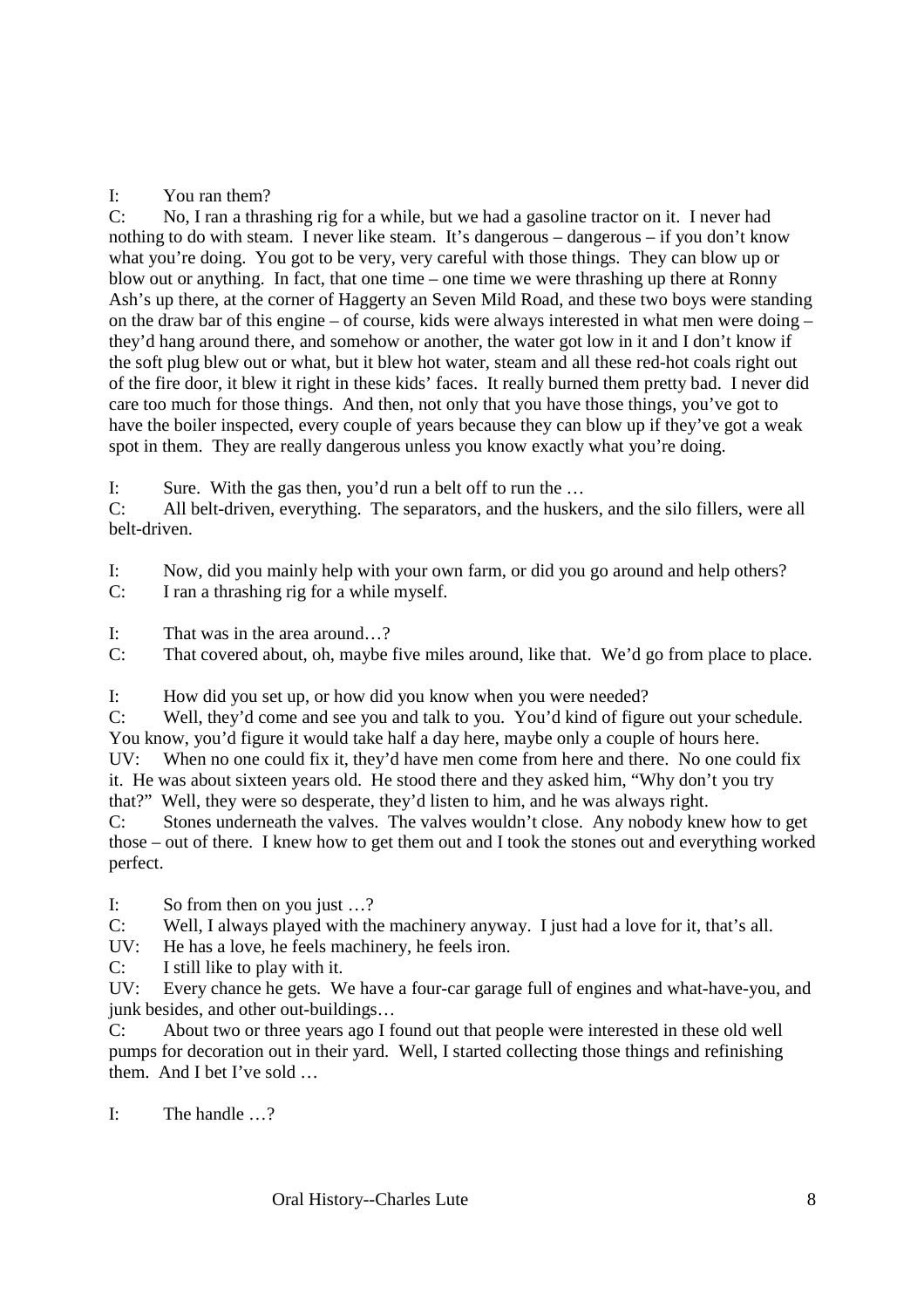C: The big-handle pumps, yeah, the well pumps, yeah. I bought about…a week ago…I bought about ten of them.

I: Where would you find them?

C: At auctions, sales. Every Saturday I go to an auction sale.

I: Around here?

C: Oh yeah. Anywheres within a fifty mile radius. My brother and I go together, and if I find any pumps I buy them. It's a hobby, you know, it's something to do. UV: Fix them up.

I: How would you refinish?

C: I just clean them up with a wire brush. Take off as much rust off as I can, and give them a coat of primer, and I give them a coat of Rustoleum paint.

UV: A lot of them you make pieces for them.

C: Oh yeah. When they are broken I would repair them. But I must have twenty five or thirty different pieces of different stuff around there that I patch on this and patch on that. One way or another I keep them fixed up. One lady came in last week and bought two of them, one for her daughter and one for herself.

C: Did anybody as long as you've been talking ever mention the old colored man that used to be here in Northville?

I: I don't know. Tell me about him.

C: I never met the man or anything, but I've seen him. He had an old, little old house, just about where the A & W Root Beer place was there in the curve in the road there, like that, on Northville-Plymouth Road. And he used to have an old horse and wagon, and he used to come up north, he'd go behind the stores, and what he picked up, I don't know. You used to see a lot of old cardboard boxes, junk like that on there. He had a real hump in his back. I remember that from seeing that man. It looked like he was all crippled up. And his name was Johnny Sithio. And I can still see him with that old horse and that buggy, that wagon, going down the road down there with a bunch of junk in the back of it.

UV: What was he, some kind of machine man?

C: I guess he was. I don't know what he did with that stuff, but he used to pick behind the stores. He's the only – he's probably the first colored man I ever saw, and I think he was about the only one that ever lived in Northville, other than the Lewis's out there by Salem. I never did see any other ones. But that old man lived there for years and years and years. He always had that old horse and wagon, and you'd see him go down through there with a bunch of old paper boxes and stuff on the back of it, go down through the alley behind the stores, pick up that stuff. Now, what else he picked up, I don't know. He used to haul that stuff down to his house and maybe he sold it, the cardboard and stuff, I don't know. I remember that real well, that old wagon. That old horse always looked like he just about had it too. Head would be down like that, and he'd be walking along like he just didn't care if he got there or not.

I: About what year would this be?

C: Oh, probably in the 20's, in the 20's. My dad used to bring his car up there – you've probably heard of them mention Fred Wendt's garage, didn't you? The old stone building that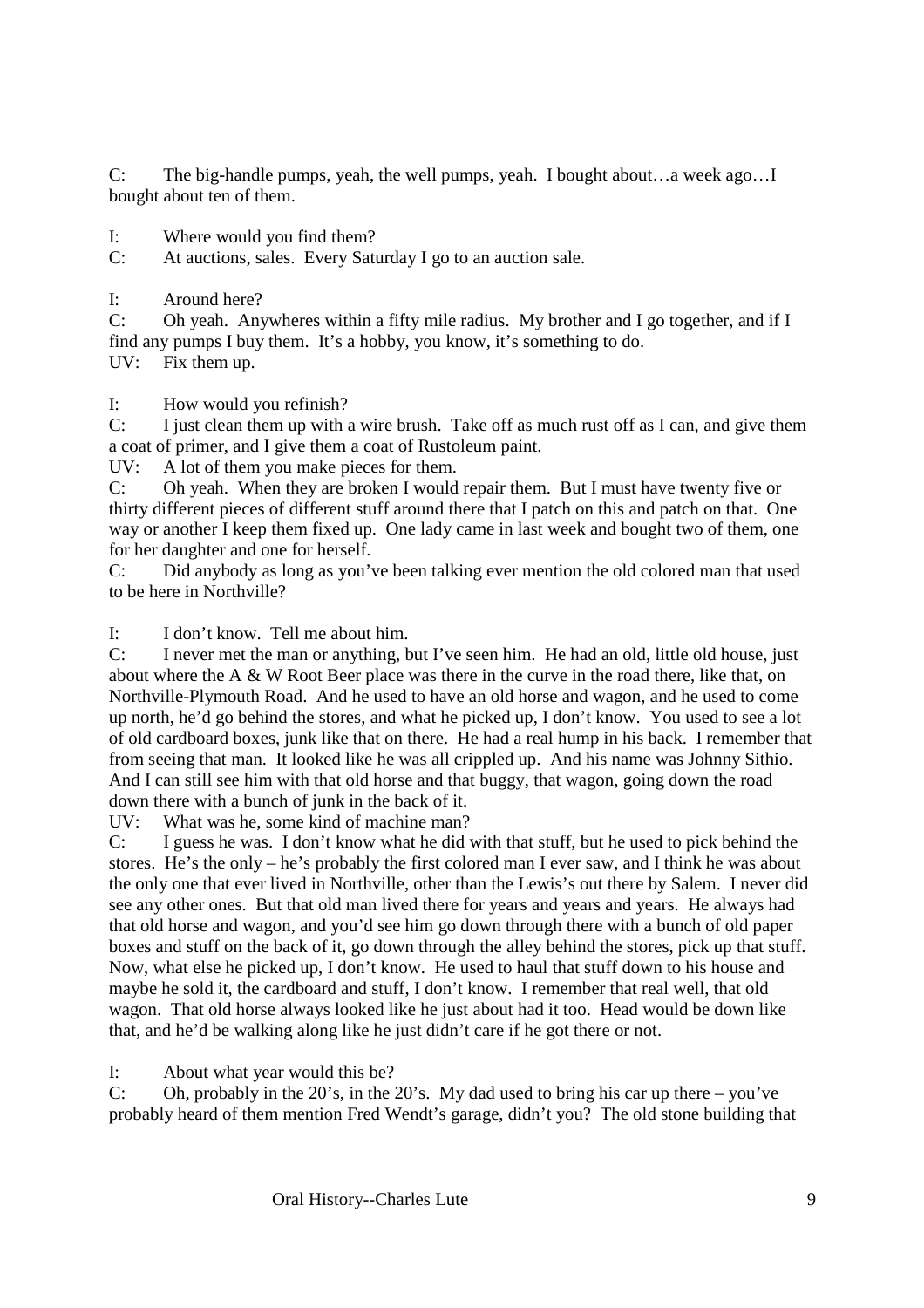used to be where – actually it used to be just about where the farmer's market have their – that parking lot there, next to the Saw Mill. There was a low, long stone building there, and I don't know how – I think the man worked outside most of the time, because the thing didn't have no windows in it to speak of. It was dark in there like a dungeon and my dad used to take his car to have him fix it all day. He had an old Studebaker touring car with curtains on the window. He used to take that thing up there to Fred Wendt's garage. It looked just like a hole in the wall, really, in a way. I saw a picture of it down there at, in the museum down there. This old stone building. In fact, I asked somebody down there if they got the stone for the blacksmith's shop down there, if they tore that old building down. They said no, it come from another place.

### I: Would come in on the interurban by yourself?

C: No. Most of the time my mother would go with us. Well then later on we got a car, well then we drove over in the car all the time. I remember her taking – we had quite a few chickens and she would take a basket of eggs up there to Kohler's store – that's where the bar is now. What do they call it now? That Wagon Wheel? There was a general store there run by the Kohler people. I think there was two sisters and a brother, and she used to take her eggs in there and trade for her groceries. And from there we'd go uptown to Butch Baldwin's meat market.

#### I: Now where was that?

C: What I remember about that place is that in the ceiling you had one of those big old meat hooks, and he had one of these paper nests in the corner. About as big around as this lamp shade, used to hang from the ceiling. I can still see that thing hanging up there. That old wasps' nest, hung on the ceiling in there. You'd tell him what kind of meat you wanted, he'd go in the back, come out with a quarter, throw it up on the block, and he'd cut off whatever you wanted. There was no meat in the counter to speak of at all. He'd cut off whatever you wanted, wrap it up and that was yours. She never went to the other meat market. The Hills brothers had one too there, right across from the old – where the bar used to be there, the Greek's bar, right across the street from there. There used to be a meat market there too. She never went to Hill's Market.  $UV:$  Which one was it that was across from the Methodist's Church? You know I used to stand in line.

C: Oh, that was Sam Pickering. That was a long time later. That was later. That was in the old – you had that in the old – old part of the old Opera House.

I: Do you remember going to anything at the Opera House?

C: No, no. I knew it was there, but there was a C.F. Smith's store, right on the corner, and then there was another store right in that same building. But that was the old Opera House there. But I would guess that it hadn't been used in a long, long time. I remember when they tore it down. I think the one store I remember the most was the dry goods store next to Freydl's. A fellow by the name of Harold Light had a dry goods store. We used to go in there and buy bolts of cloth. She'd buy cloth and make dresses and ---- stuff like that. I think the two drug stores on both corners were like they are yet. That one down there across from the little clock there. Tyne Murdock, I remember my dad used to go in there all the time and bring everything he needed for medicine or anything, he always went to Tyne Murdock's. That was the drug store he'd go to.

- I: One side should be just about done.
- C: Are there any other questions?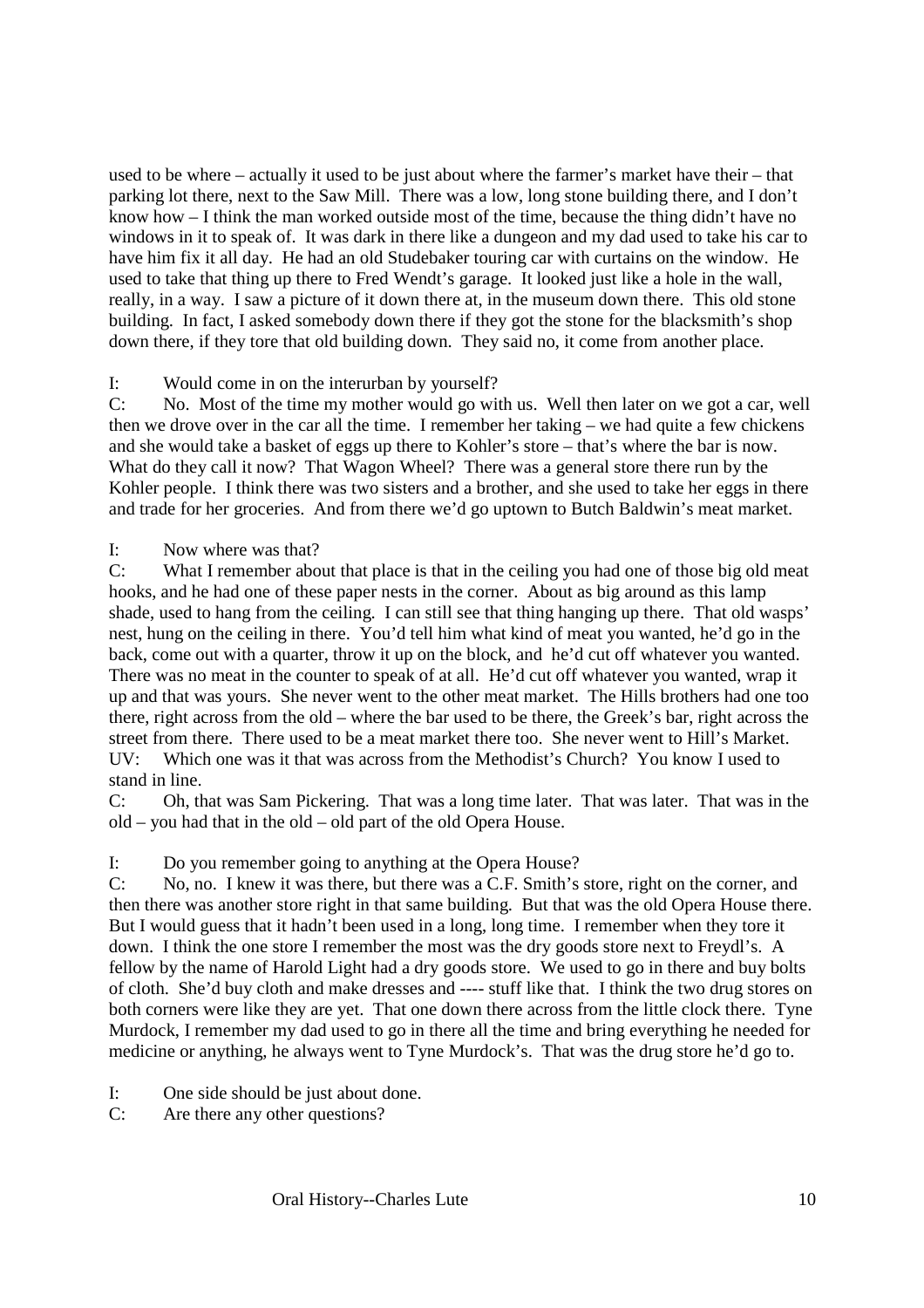#### I: Let's see.

C: Did you ever see the picture of the Ambler Hotel there? Right on the corner of Main and Center. It's where that hole is down there. There was a big hotel there, and an ice cream parlor in there. And these old big fans you see now days, the modern ones. I always remember those things; they had about four or five of them in there in that place. We used to go in there and get ice cream, boy! My neighbor, when I was I guess about six years old, he took me north with my mother, he said I should get a haircut. He took me. He said, "I'll take him up there and get him a haircut." So he took me to the barber, and I got a haircut all right. Then he said "Now I'm going to treat you." So we went into Ambler's. He said, "What do you want?" And I said, "A double banana split." I guess he likely fell over. Those – the white tops on the tables – I forget what you call them now – they had the ice cream parlor chairs. There must have been twenty of them in there I guess. It was a hotel too. It all burned down one time, I forget what year it was, but it burned down. But after that they never did nothing with it, except make a parking lot of it I guess.

I: Well, what barber would you go to?

C: I don't remember what the name of the barber was. There was the last one I went to was – I didn't go to Northville to get my hair cut very often. My dad used to cut our hair. One of those old clippers, they would pull and you'd holler and he'd say, "Hold still, will yah?"

I: Did you have brothers and sisters?

C: Yes, I had four and four. In the summertime we used to get one of them brush-cuts. It was actually a scalp, boy! He'd take the clippers and go around one side and the other. And just like that, it would all fall. Then by school time in the fall you'd be pretty well grown out, you had hair again. In the summer you didn't have much. Not enough to bother combing anyway. I don't remember what barber we went to. I know for years I went to a fellow by the name of Al Heatly there, but that's been, oh, twenty or thirty years ago. He sold out the barber shop and started cutting hair in his house. You could call and make an appointment, or you could just walk right in sometimes and sit down and get a haircut just like that quick. Otherwise, you set there in the barbershop, set there three-quarters of an hour waiting for the chance to get your hair cut.

I: There were quite a few dairies around this area when you think of it, weren't there? C: Yeah, there was. In fact, where Northville Charlie's was, that was a dairy at one time. I don't know, you've probably heard the Benton's name mentioned. They owned that farm – the old man owned that farm where the Northville Hospital is, part of it. You still see that old barn there with the little low roof on it. That was his farm in there. And his son, Seth, he had a dairy down there at the – everybody is asking me the name of that thing and I still think it was Grandview. And I think that's the name of the street there, I believe. Is it Grandview Street? Anyway, he had a dairy there, and I used to pick up milk – we had a Model-A pickup – used to pick up milk and haul it up there to him.

I: You just think, there was one on Six Mile.

C: Yep.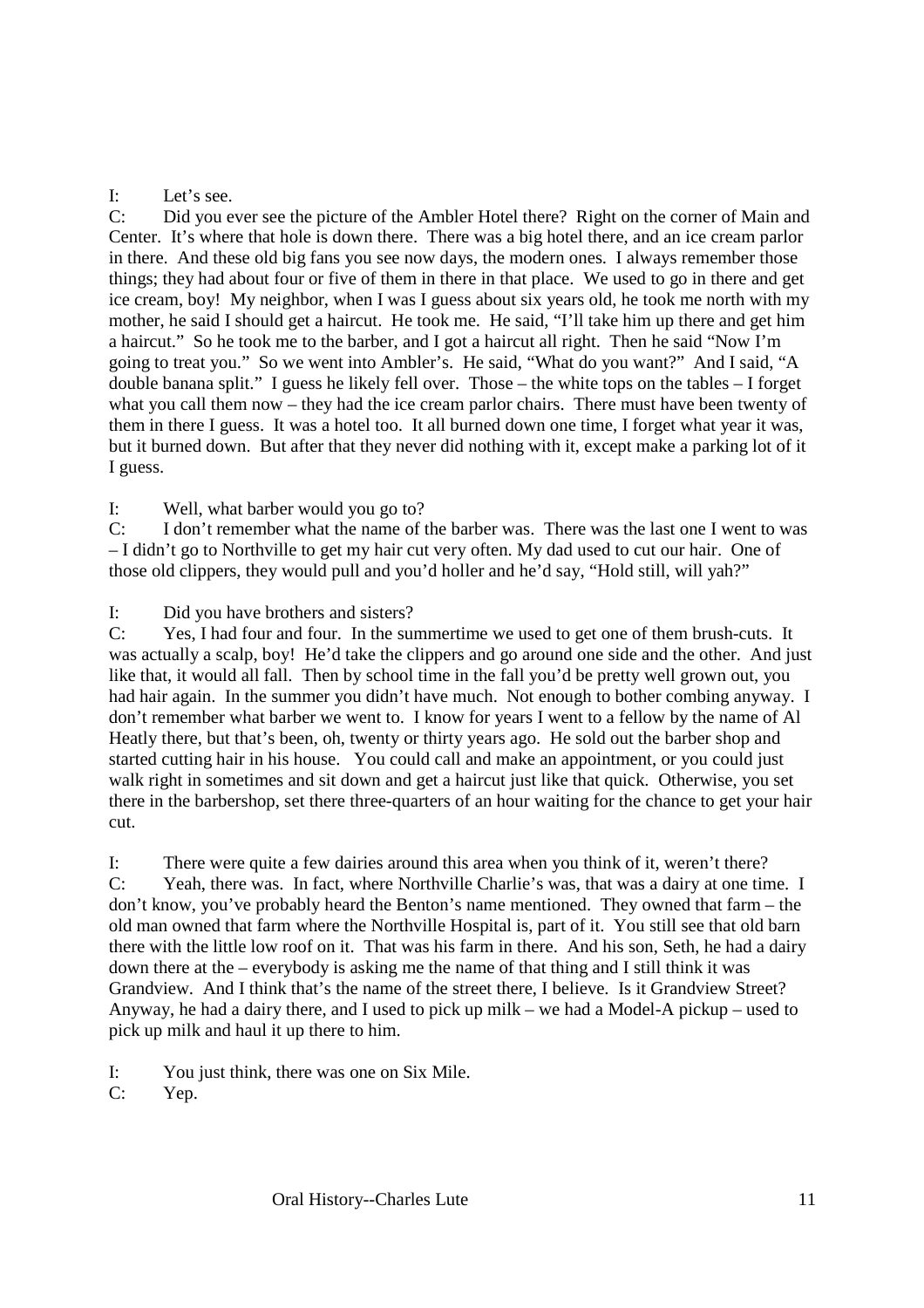I: Seven Mile, yours.

C: Farm Crest, they named it Farm Crest. They had a dairy there. They used to sell milk. That was really good milk, that cream used to be down in the bottle about this far. That was good. That was four percent.

UV: That was before it was homogenized.

C: Everybody used to buy it though for the cream line in it. The cream line would be way down the bottle. It was actually four percent most of the time. Now you buy half percent and two percent. It's better for you.

UV: I don't know. We survived on it. I have trouble with the chemicals more than anything else.

C: At Benton's there, we'd mix half and half and chocolate together, make a pint of that and drink it. You think that ain't good for you?

I: Tasted good.

C: Boy, I'll tell you it was great. It was great. It sure was. That was from Benton. Seth Benton.

I: What do you remember about your first job, besides farming?

C: Let's see. I worked on a golf course digging trenches for pipelines for thirty cents an

hour. That man who owned that – in fact, he owned that Northville golf course there.

UV: The one at Seven Mile and Newburgh?

C: There was actually three courses there. There was one on that side of Newburgh Road; there was one on this side of Newburgh, that one is still there. They tore …. And one was on the northwest corner. There was a few houses in there but they built the golf course right around them houses. They started another one in there, but that thing never got off the ground. And then where the expressway goes through there now, that was a golf course at one time too. A fellow that owned that farm by the name of Booth started to build that thing, and I don't know, it just kind of – golf just kind of faded out or what. It never seemed to get off the ground. That's the same thing that happened to the golf course there on Newburgh and Seven, that big club house they built there. They built that in '24, '25, somewhere in there like that. And then the crash came in '29 and it never did amount to anything. There was going to be a private golf course there. Actually that was a beautiful building at the time. It was really furnished nice and everything.

I: Was it local people who built it, or …?

C: The man who owned it, he was – I think – he was from California. He moved here to Detroit or something like that. Anyway, he ended up back in California. They built the thing and it never did amount to anything. They had a ballroom in there, the most beautiful thing you ever seen, with all that beautiful hardwood floors, and there wasn't a post in the middle of it all. The whole thing was all open with a fireplace on the end of it that took about a seven foot log. UV: Beautiful chandeliers.

C: It was really nice in there. They held a few dances in there, things like that, but it seemed like it never did catch on.

I: But, you helped with the irrigation pipe?

C: Yes. And I moved fairways for a while too. That was a thirty cent an hour job. It didn't amount to much. Then I ended up going to work for Thomas E. Currie in a construction job, and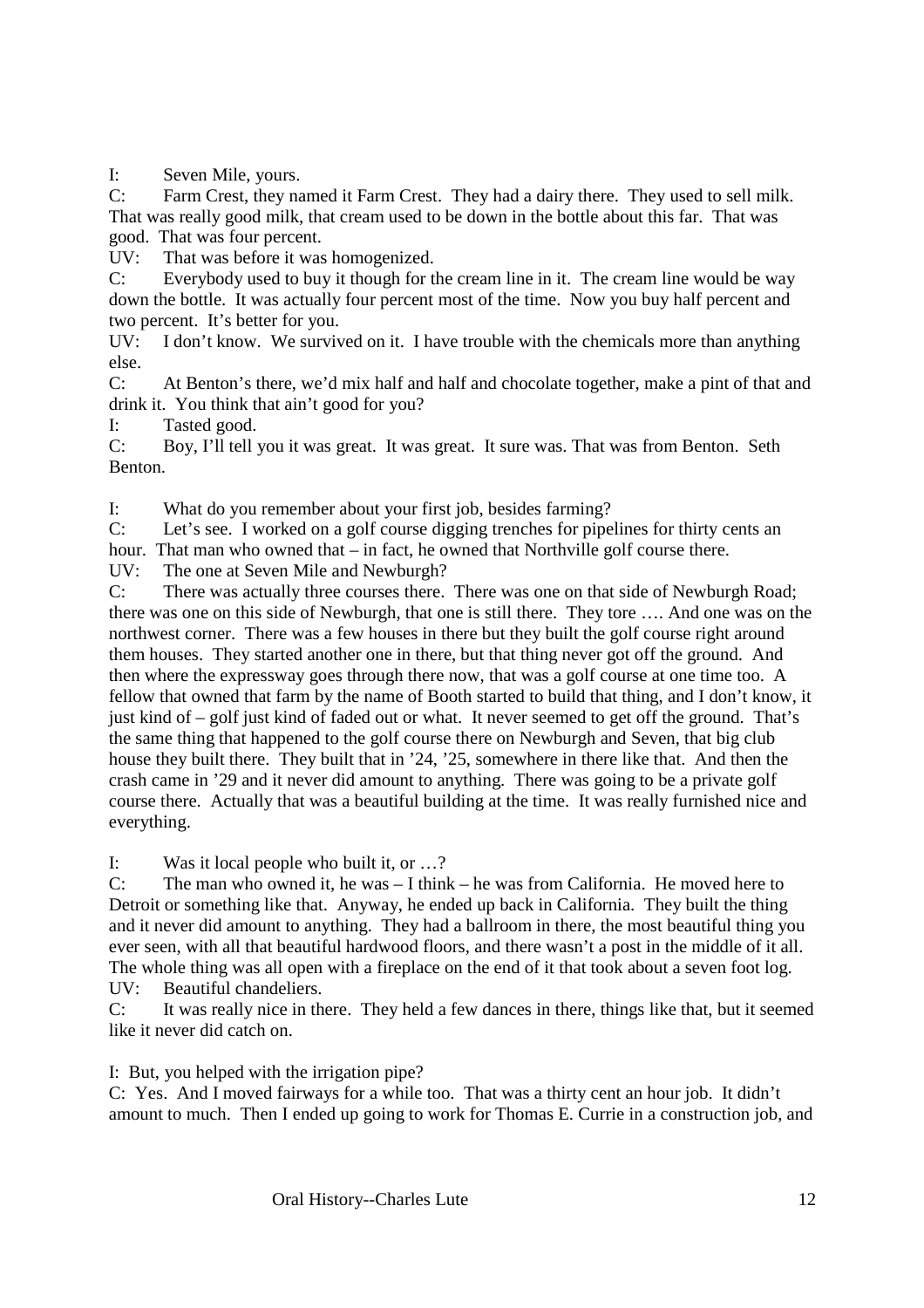that paid better. That was sixty cents an hour. That was top of the money, boy. But it was hard work. Sure was. I worked on the cement dock, dumping sacks of cement in these batch trucks they haul to the mixers.

#### I: Now, that would be locally here?

C. It was on – actually we worked on Merriman Road, from Ford Road to Michigan Avenue. That was the first time I came close to Eloise down there. Boy, in the morning them people would be screaming and hollering in there, and by nine o'clock everything was quiet. These guys come down and try and sell us shirts and pants they'd steal from inside there. For twenty five cents a shirt, fifty cents for a pair of pants. And if they'd sell them, there was a little bar on the corner. They'd head right for the bar, that's where they'd go to, right there.

#### I: These would be workers?

C: No, they were inmates of that place, but they were – I guess you'd call them trustees or something, they could go wherever they wanted because they always went back. Well it was all iron bars on the windows up there. They'd be screaming and hollering there in the morning, and then by nine o'clock they'd all be quieted down. And we used to ask those guys – 'We give them a shot and quiet them down," and that's what they'd do. I spent, oh, about half a summer there, that road. Paved three miles on it. We went from there to west of Northville, and we paved that from Napier to right in town.

#### I: Which road?

C: Eight Mile Road. That was all gravel then too. Paved that I think that was the same summer. And I ended up on the cement dock every time. Dumping sacks of cement. UV: It's a wonder he has the health he does today.

I: Maybe that's the reason he does.

C: That was hard work. You had to handle 75 ton a day. One man. That's a lot of weight. Yeah, that is what they call the good old days, I guess.

### I: Well, you've seen a lot of change then around Northville, haven't you?

C: You can't believe what it's like. 'Cause when you went into Northville, there was a little iron bridge you'd have to go across on Seven Mile there when you made the corner, go around there where the Ford factory is now, there was a little iron bridge there. You went around across there and right next to that was Globe Furniture where they made a lot of church furniture there a long time. And later on they closed that down, and then Stinson Aircraft Company went in there. They started making airplanes in there. I can see them outside there yet. They used to paint the fuselage – all that tubing that they had welded together like that. They used to bring them outside and paint them out there.

I: What color would they paint them?

C: The tubing from what I can remember was red. But then they covered it with canvas afterwards – plastic – not plastic – some kind of canvas I think they used at that time. And he used to – this fellow that owned the place, this Stinson, used to take those planes out there, and he used to right out near our place you'd see him loop the loops with that thing, that old biplane, two wings.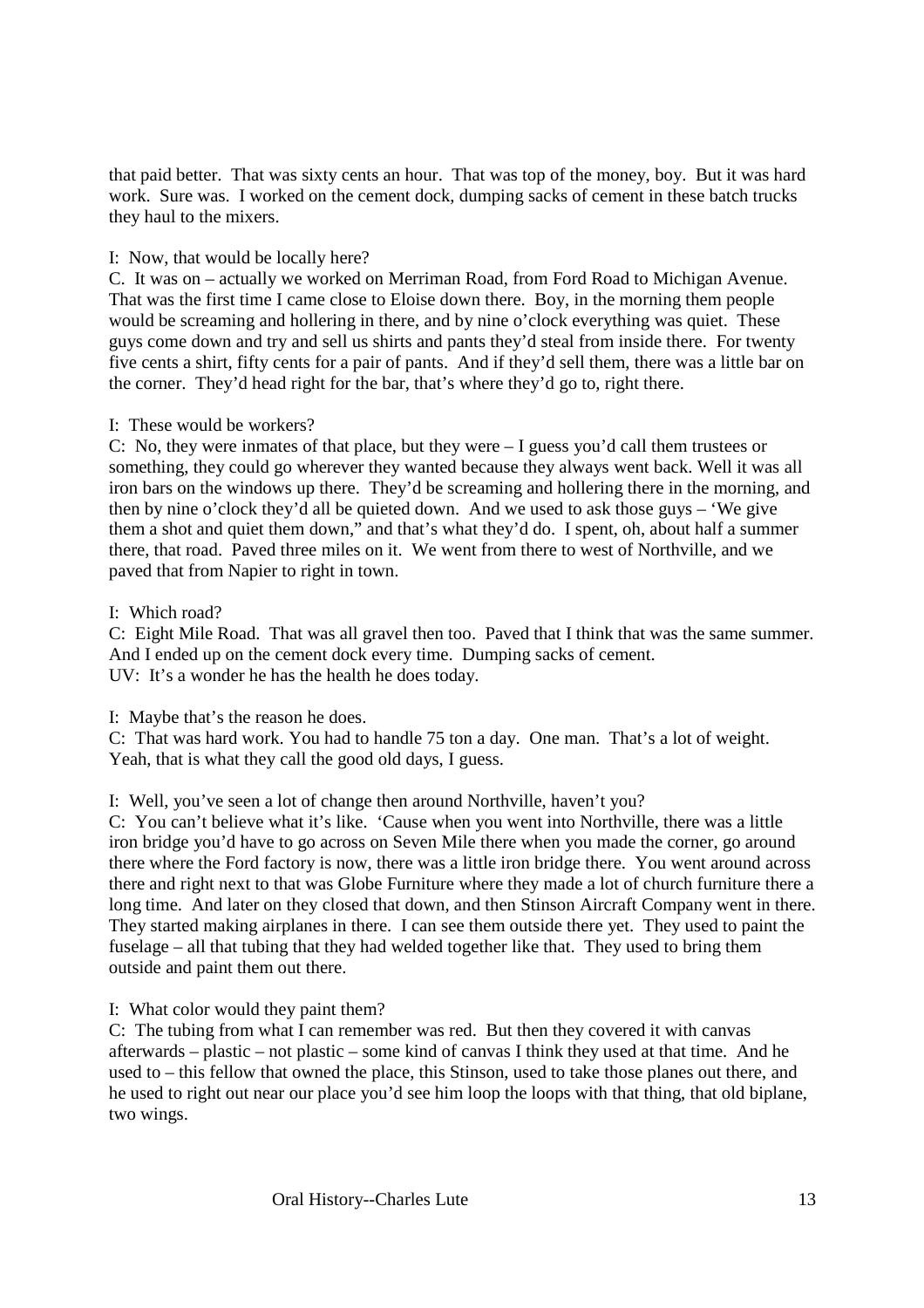I: He'd test them out?

C: He'd test them out, he'd take them out there and try them out. And then right behind that there was a bell foundry, and you know, I've bought a lot of bells already and sold them, and I've only found one bell that had Northville Bell Foundry on it. I don't know what happened to all those things. And they made a lot of them there.

I: Did you find it locally?

C: It was near Fowlerville. It was off the school up there. Right across – you know the big bridge that goes across the top, like that? Was cast right in it "Northville Bell Foundry". That's the only one I ever saw.

I: Do you have it at home?

C: No, I couldn't buy it. It sold for \$575.

I: Really? This would be quite – about what size? C: Oh..

I: Twenty four inches?

C: Oh, probably bigger than that. Probably about thirty inches across. I don't know if the one in our church came from that foundry or not. We got a big bell at our church yet. I think that might have come from there. But I've looked at all these bells around, I never could find one that…

UV: The one we have over…

C: I don't know where that's from.

I: Well, you like all kinds of machinery and equipment.

C: Oh yeah, anything out of iron. I have nothing to do with wood, or glass. People – I got a sign out front. It says "Antiques", and people come in there and ask for furniture and glass. None of that stuff. You can't keep it. Glass breaks and furniture just falls apart. So I stuck to the old iron. It might rust but it don't fall apart.

I: Well, I don't always see the ads for the auctions.

C: I get a paper, what they call the Farmer's Advance. There's two of them here in Michigan, the Farmer's Advance and also what they call the Auction Exchange. The Auction Exchange only covers Michigan. The Farmer's Advance covers Michigan, Ohio, Indiana, Illinois. There's a lot of sales. Lot of sales.

UV: The good ones are all too far.

C: Well, we try to pick up the local ones. Last week we was out by Chelsea. No, last we was out by South Lyon. Where we go next week I don't know. We'll find one.

I: You go every week?

C: Oh yeah. The paper comes on Thursday. You get a chance Thursday, Friday to look at them to see what's there, go from there.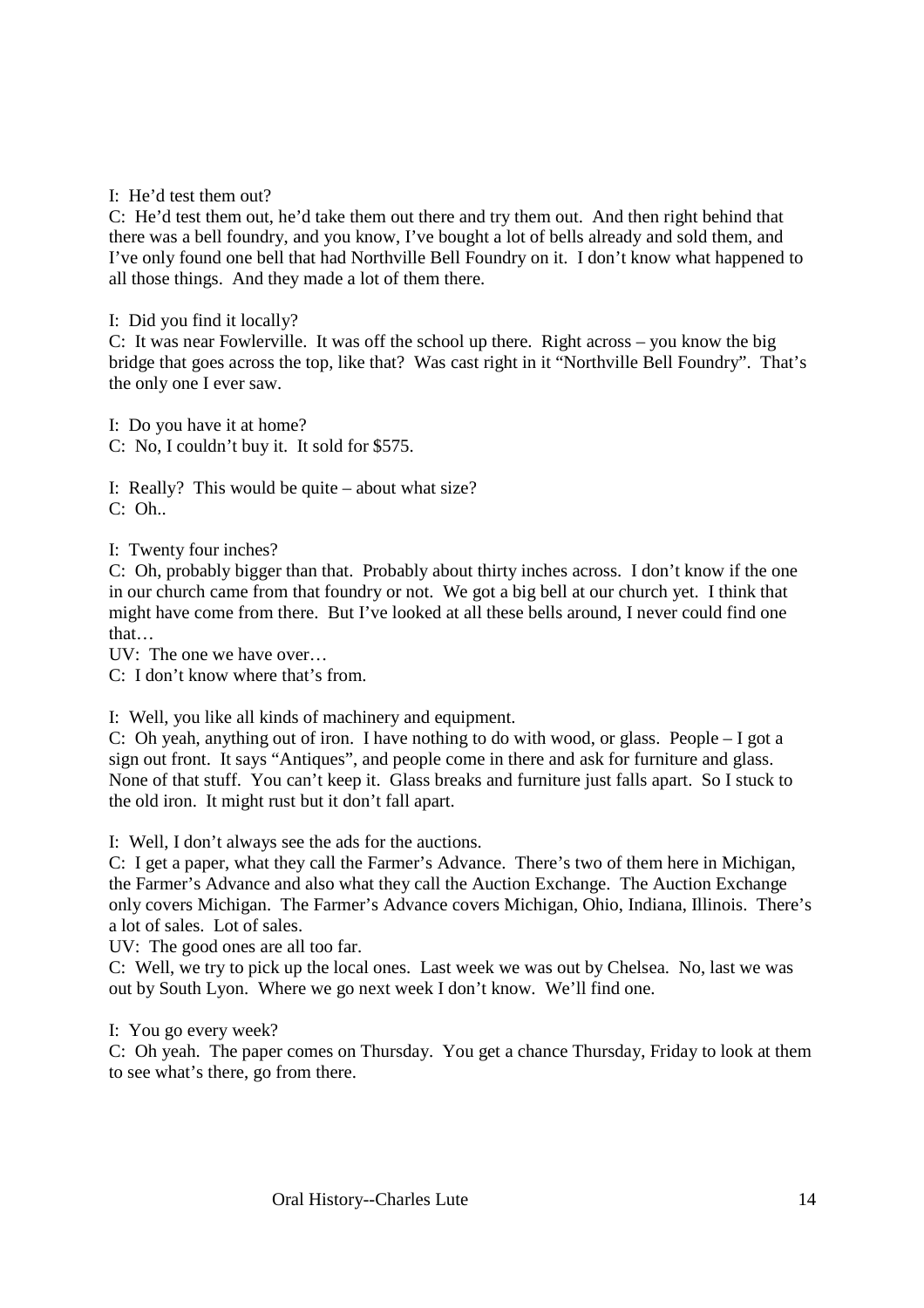(Side Two)

I: yes.

C: There used to be that old house that sets up on the hill like that, where Schoolcraft College is?

#### I: Okay, yeah.

C: Now they just built two mammoth office buildings in there, and all this college and then this big insurance building on the corner there. You can see how I could drop over, dead I guess. That's such a change, you can't believe it.

UV: You were more surprised when you woke up with a buggy on top of his car.

C: They did that for Halloween.

#### I: You didn't play tricks, did you?

C: Oh, not much. Tipped over a few outhouses too, I guess. But we never did tip over those at Greg (?) school. But somebody managed to do it.

I: Really?

C: Oh yeah. They got tipped over, more than once. Remember that school was just – in the wintertime the teacher, she was supposed to get there early and start – the fire went out at night – all you had was that big furnace in the middle. The fire would go out at night and in the morning, we'd get up, she'd open up that school and get that furnace up, and we'd march around it, stomping our feet, around and around like that until the thing started to get warm in there. School didn't start until nine o'clock. Probably would be ten o'clock sometimes before we'd sit down at our desks. That old building got cold, especially when it'd be, you know, zero at night.

I: That was a brick schoolhouse?

C: That was a brick school, yeah. It got pretty cold in there because there was no insulation; they had no insulation then. Just three rows of brick, the wall was like that. That's

all there was to it. And the doors and windows didn't fit too great either. There was no storm doors, no storm windows, plenty of windows. And I remember, you'd set to the outside of it, get next to the windows in the wintertime, it was cold there.

I: How was it lighted before the electricity came in?

C: We had these lamps on hangers, the old-fashioned hangers, you know, the kerosene lamp that hung on the wall, like that. The lamp set in there like that. But the only time that they had that is when they had a doing in the evening or something like that. Used to have what were called box socials.

I: Yeah? Tell me about that.

C: Well, the girls would pack a lunch, you know, and the guys would bid on them. And everybody knew who was the best lunch maker and everything too. That one went the highest. There were some they didn't think too much of, and they didn't get too much for that lunch either.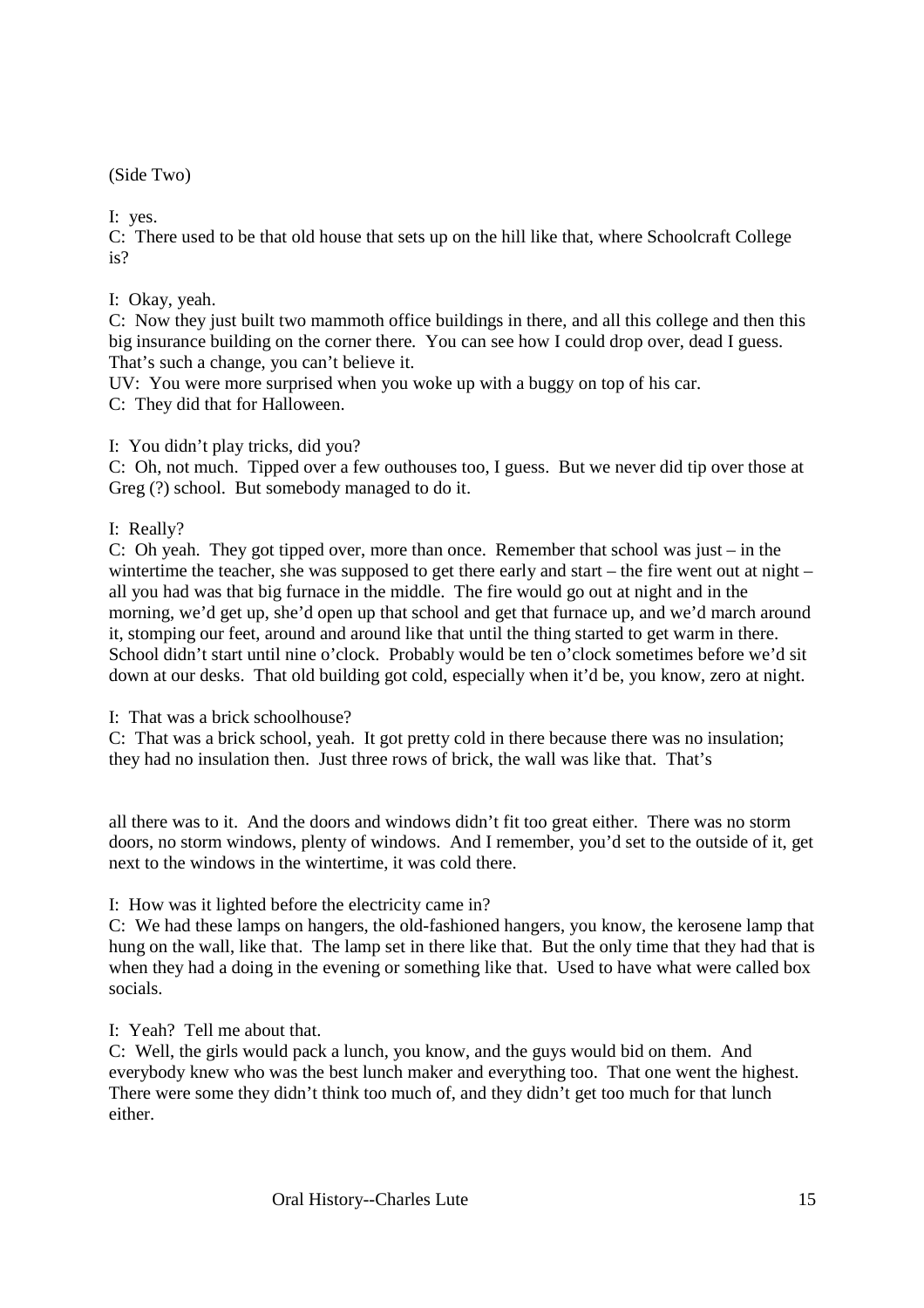#### I: Did they have Christmas programs?

C: Oh yeah, we had Christmas \programs. And they had Santa Claus; he'd come in there. One of the old trustees, I don't know, I guess they called them trustees then. We had these men that was members of the school board. I guess they were trustees, but it was three farmers on there. There was a fellow by the name of Charlie Wagonshoes, and Ed Schroeter, I think it was, and Claude Simmons. They were the school board members.

UV: Was that the Charles Wagonshoes that was treasurer of Livonia?

C: No, no. That was his son. It was his father. They live over on Five Mile over there. They had a big farm, too. In fact, there was all farmers. There was nothing around there but farms. And the lady that lived there, I don't know if she's still alive or not, by the name of Carrie Reynolds, she was a school teacher. I don't think she ever taught there. Our first teacher we had there, the teacher was Miss Diamond. And boy, she was about as tough as a diamond, too. We had a family of red-haired boys there, and they was bad ones, and they were rough kids. And I'll tell you, she straightened them out. The first I remember the first day I went to school there, she hit one and knocked him right out of his seat.

UG: What would happen today?

C: He threw an eraser – we had those big blackboards. The whole front of the school was all blackboards, these big blackboards. Big slate blackboards. He threw this eraser. It hit right along the side of here; right against that blackboard. She knew what it was, boy. She come on down there, boy, I'm telling you, he didn't throw no more erasers for a while. They was rough kids though. Always in fights, all the time. Of course, I was a good little boy. I didn't get in all that stuff. I was all alone. There was four or five of them. They lived down there just below St. Mary's Hospital on Levan Road.

UV: Well, all nine of you went to that school, didn't you?

C: Yeah. I don't know if they ever finished that school or not, but I guess they did at that. I know I spent eight years there.

We used to walk a mile and a quarter in the morning, and we didn't get taken in the car very often either. Mostly we had to walk in the morning. Lots of time that snow – well that road used to drift in 'cause that golf course was there. And the wind would come across that golf course and blow that snow right into the road. Sometimes it would be two feet deep, sometimes two and one-half, sometimes three foot deep, the drifts there. So we'd walk – lots of time it was so hard you'd walk on top. Occasionally you'd fall through, too, 'cause they didn't clear no roads out to speak of then, except, you know, if they had to get through with something they'd shovel it out. We didn't have any snow equipment. As far as snowblowers, that was unheard of. Nothing like that around then.

UV: My mother said when lived in our house, a lot of times a horse and buggy went by, all you could see was the top of the horse's ears, the snow was so deep.

C: It drifted up real deep. Now, if we got six inches of snow, we think we got it terrible.

I: With the school, did you take part in the Christmas programs?

C: Oh yeah. I got up – they had a lot of people, lot of kids would say a little verse, to say stuff like that, about Christmas, stuff like that. Then occasionally, they'd have a little play, but it didn't really amount to a while lot. We had a big curtain draw across the front – of this – in front of the school there was a platform, raised about this high, where the teacher sat. She had her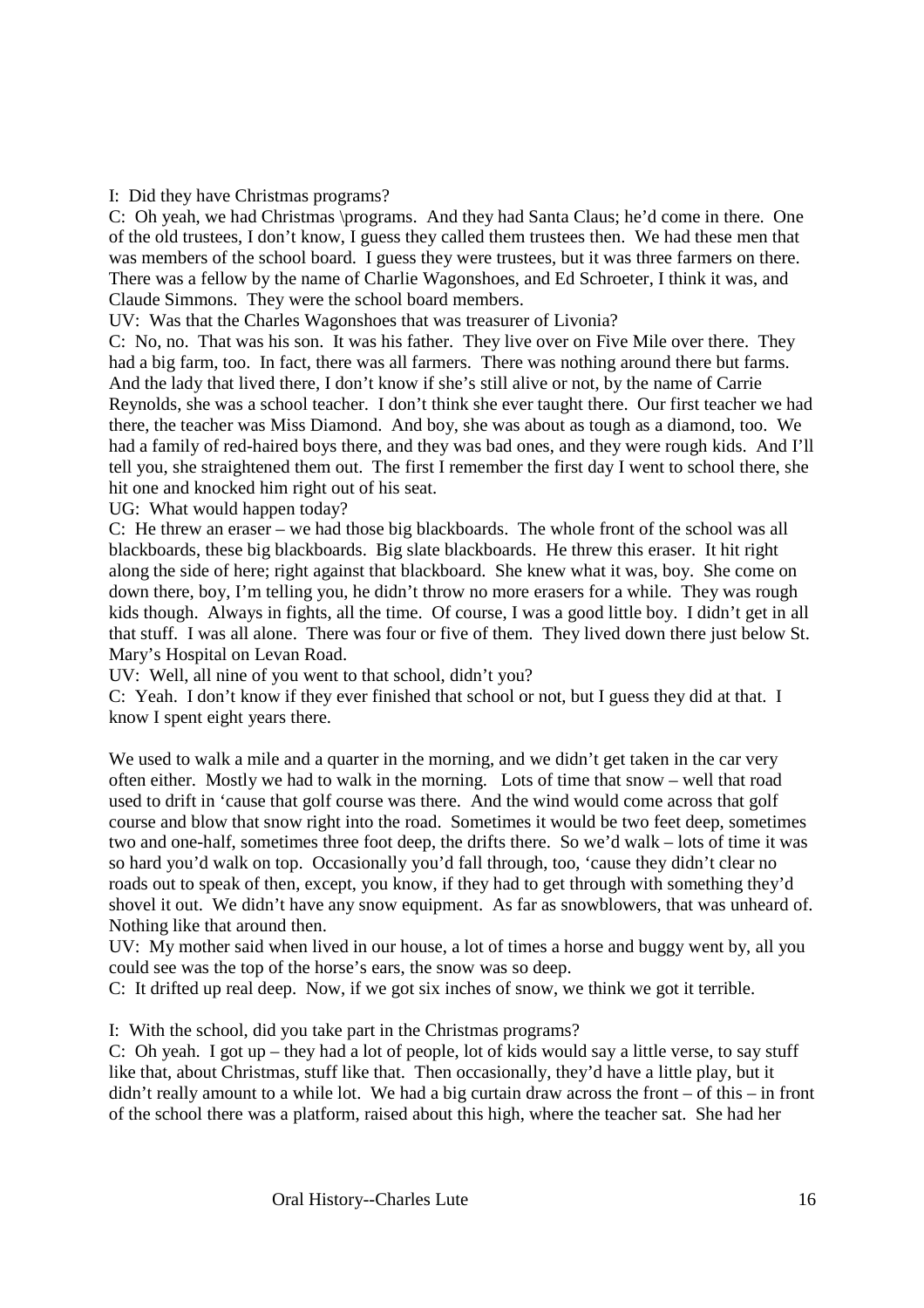desk up there. It was probably, about, oh, seven to eight feet wide along the platform there, and she used to bring the kids up in front there. That's where she taught you. And she'd bring you up to the front row of seats, and you sat there and she'd talk to you there, and you'd show her what you'd done, read or write or whatever it was. But this platform, we had this big curtain across there, and they'd set up the play behind that, and then they'd pull the curtains back, the kids would be out there – they had some pretty decent things sometimes. But, you know, there wasn't room enough for a while lot up there. There wasn't a lot of room.

I: I got some similar memories on that.

C: Yeah? What school did you go to?

I: Up in Gladwin County.

C: Oh, way up there, yeah. Well, it probably wasn't much different up there than it was here. Did you have recess and noon?

I: What kind of games did you like to play at recess?

C: Oh, we played baseball a lot of times. Then in the winter time – this thing was up on a kind of little hill, like that. We'd bring our sleds, and we could slide down, run, or flip on a sled going down a ways and come back up. An hour for noon, and fifteen minutes for recess twice a day. UV: Did you carry those sleds through that deep snow?

C: Oh sure. Didn't think nothing of that. I remember some kids even had some homemade sleds. These people weren't too rich, a lot of them around there. They had homemade sleds – they had solid runners, just wood, with boards across the top like that. And they were tripped up front like that. And that's the kind of sleds we had. They had holes cut in the sides so you could get your hands in there and get a hold of the thing, and you'd flop on the think and away you'd go. Twenty-five feet, maybe fifty feet. That was fun anyway. In the summertime they played ball a lot. No football. I don't even remember football. That was unheard of. Baseball was the only thing that I really remember anything about.

I: What part of the farm home life did you like the best when you were young, growing up? C: I don't know really. Didn't have to work too hard all the time. A lot of time to play. And we all had swings out in front. Big trees around there; a lot of swings there. I can remember they was practicing jumping at school, so I was going to practice at home, jumping over – to see how high I could jump. I got a rope and tied it between two trees. At first I had it like this, then I moved it up a little higher, and I didn't quite get over the rope. My heel caught, and it took my leg clear up behind me, behind my back like this, and I thought the leg was tore off. I was laying on the ground hollering and yelling. They took me up to Northville and that old doctor up there – I think it was Doc Turner. He lived just below the – it's where Center Street goes down the hill, he had an office down there. My mother and dad brought me up there, and he taped the leg from here to here, with big, wide adhesive tape, and told my dad now he can walk on it. I thought it was going to break off when I stepped on the thing. My dad insisted that I walk on that leg. I don't ever remember anything that hurt me so bad. I can't remember when anything hurt me like that. Apparently, it pulled all the ligaments (SP) loose in the leg. What was worse is when he took the tape off. I thought he was going to take the leg off then (???). Running around like that. Then off it came. You have to take it off fast or otherwise it hurts. It hurt when he took if off fast, too!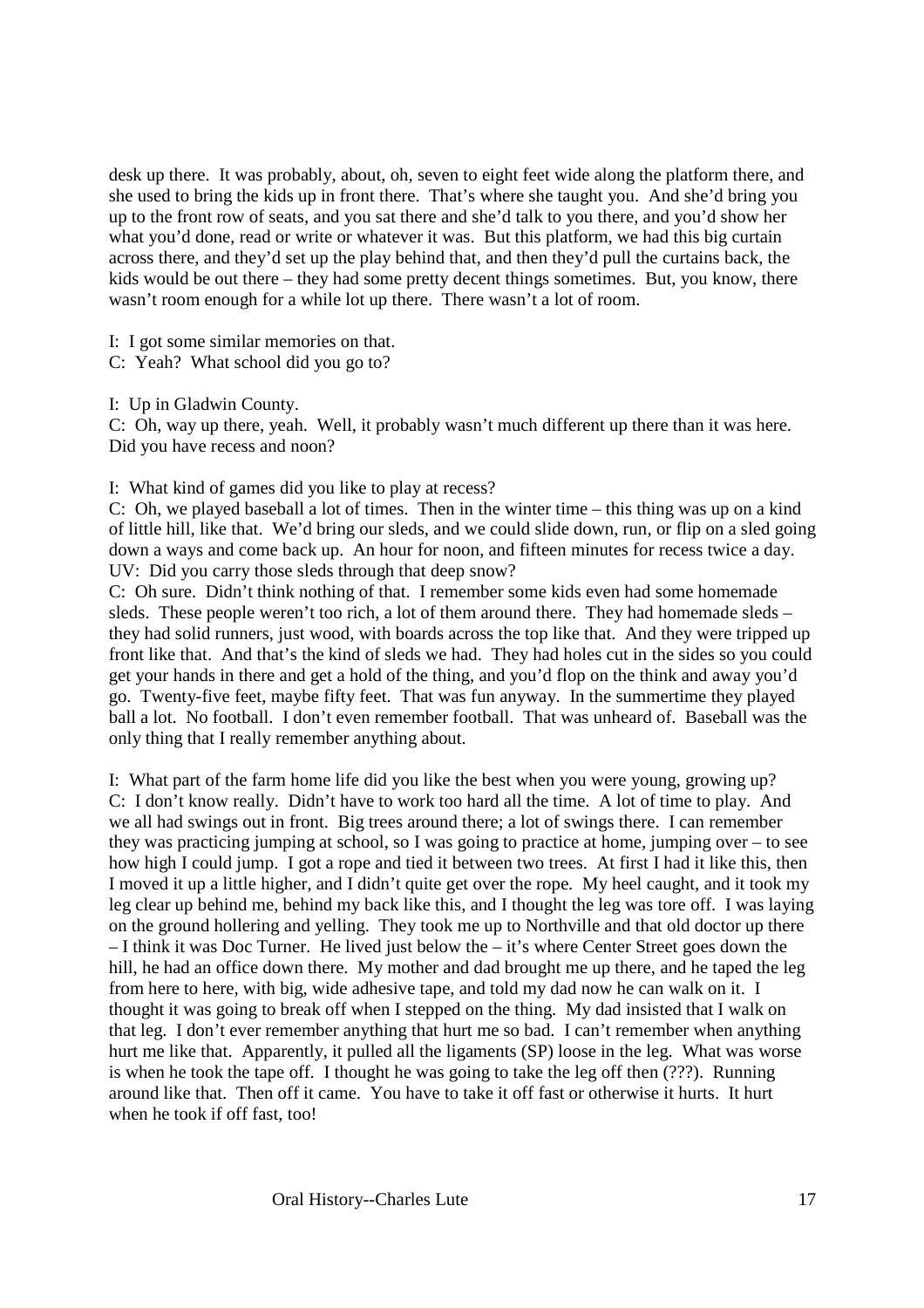I: Well, other than that, you were probably pretty healthy.

C: Oh yeah.

I: You didn't have to go to the doctor too often?

C: No, no. I don't remember – I don't think I was ever sick. Not that I can remember.

UV: Now you don't. Nothing bothers you.

I: That's great.

C: I worked for twenty two years, just one job, at Taylor down there, at the concrete pipe company. I think I lost eleven days in twenty two years. That's pretty good. UV: All you would ever do is have the flu.

C: I had the flu one time for three days. Eleven days in twenty two years. So that wasn't a bad …

I: Right.

C: At Christmas time I always would get something for the least amount of days missed. Lots of times I wouldn't miss a day all year. And that was six days a week, a lot of times twelve or fourteen hours a day.

UV: Sometimes seven.

C: Not very often seven.

I: Anything else about your young life that we haven't covered, that you can think of? C: I remember one thing: we never missed a Sunday going to church.

I: What church did you go to?

C: In Livonia, the one in Livonia, St. Paul's Lutheran. My grandfather – actually him and a bunch of old Germans – were founders of that thing. They started on Five Mile and Farmington Road. First they tried meeting in houses. Finally got enough money together to build them a new church there. And I can remember every Sunday we went. And the bad part was when we first went there it was mostly German people, so one Sunday they had English, the next Sunday they had German. We had to sit through that German service. Boy that was a killer. Boy, we'd just squirm around, you'd get tired of setting cause I couldn't understand. My grandmother used to talk a little German, too, but very little. But the minister would talk – I guess there's a difference between high and low. She always talked in the low German, which we could understand. It was different words, like. But he'd preach in high German, which is up here like this (?) you know. You couldn't understand none of it so it was just an hour that was wasted for the day. And the bad part was this minister taught or he preached at two different churches. He was at Wayne. They couldn't afford a full-time minister, so he preached at our church in the afternoon at 2:30, so that took up our whole Sunday afternoon.

UV: How about the one that carried a gun?

C: Yeah. My dad said he wanted to carry one.

UV: He had to travel between Wayne and …

C: Well, he traveled a lot though. But this Sunday afternoon church would be at 2:30. Boy, that spoiled the day right there. You'd try to think of any excuse to stay home on that day, but no, no, you had to go. That was all there was to it. You had to go. And I'm still going to the same one.